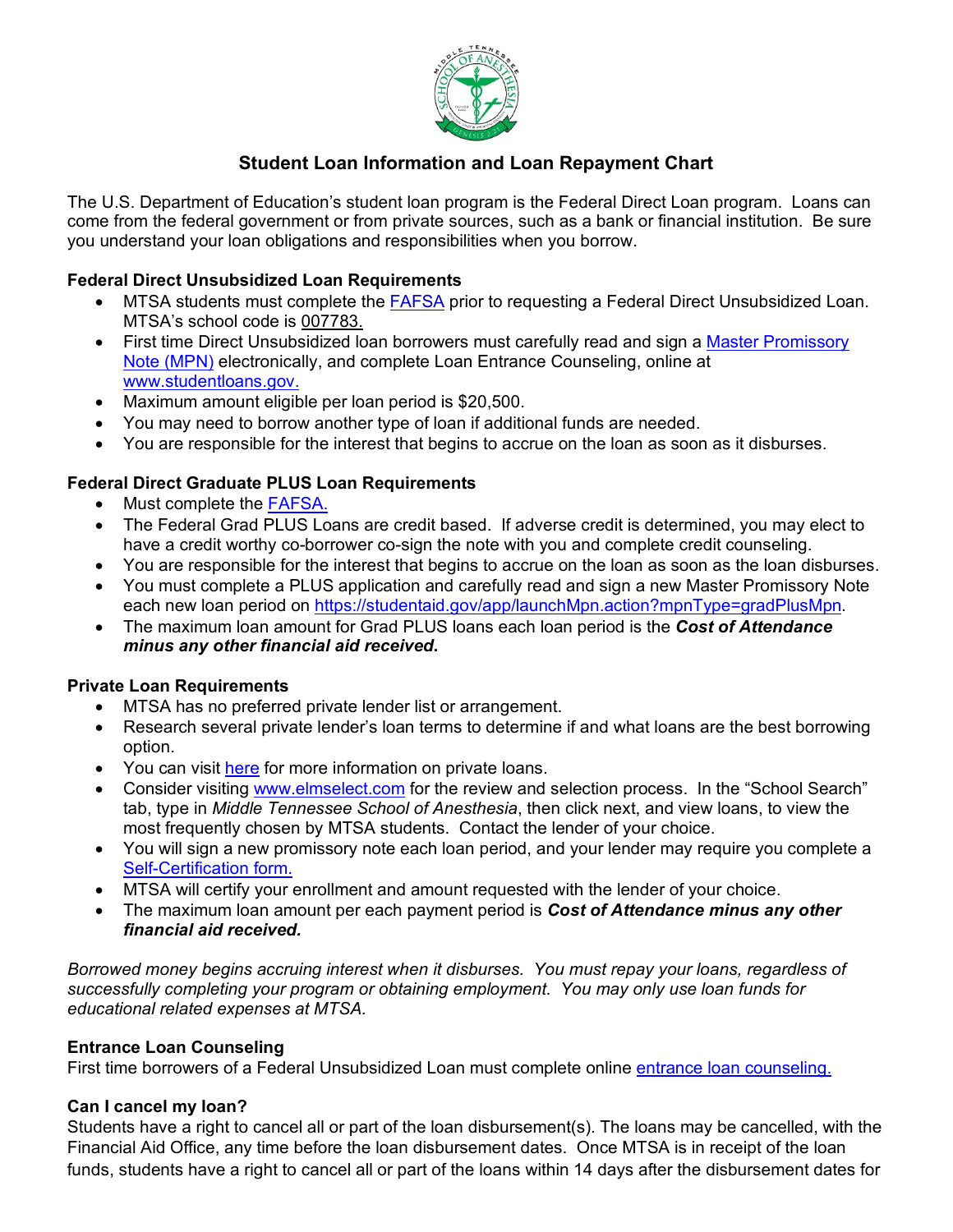the loan period. In order to cancel any or all of your federal aid, students must confirm in writing the award(s) and amounts(s) and send the request to [finaid@mtsa.edu.](mailto:finaid@mtsa.edu) Students are responsible for any unpaid balance on their student account.

## **National Student Loan Data System (NSLDS)**

[NSLDS](https://nslds.ed.gov/nslds/nslds_SA/) is the Department of Education's central database for information regarding your federal student aid. You can login to the website using your FSA ID. MTSA is required to report enrollment information to the NSLDS which will be accessible by lenders and institutions determined to be authorized users of the data system.

## **Exit Counseling**

When a student borrower completes their program or exits the school, they will be notified to perform required [Exit Loan Counseling.](https://studentaid.gov/app/counselingInstructions.action?counselingType=exit) MTSA will report student's enrollment to the National Student Loan Data System (NSLDS). Any student reported below 6 hours during an enrollment period, will enter into repayment.

### **Repaying your loans**

You generally have 10-25 years to repay your loans, depending on the repayment program you choose. Your servicer will notify you when your first payment is due and you will be set up on a monthly payment plan. Your payments on your Unsubsidized and Grad PLUS loans are deferred until you drop below a halftime enrollment status, which is usually when you graduate. You have the option to make payments on your unsubsidized and Grad PLUS loans while you are in school. To learn about loan repayment choices and work out your Federal Loan monthly payment, check out [Federal](https://studentaid.gov/help-center/answers/article/which-federal-student-loan-repayment-plans-am-i-eligible-for-and-can-i-estimate-payments) Loan Repayment, or contact your loan servicer.

## **Repayment chart**

Payments are calculated using fixed interest rates over 10 years. The chart is for estimating purposes only. *You can also find a repayment calculator at<http://mappingyourfuture.org/paying/standardcalculator.cfm>*.

|                   | 5.05%               |        |          | 6.60%                               |               |          | 7.60%                                                                 |               |          |
|-------------------|---------------------|--------|----------|-------------------------------------|---------------|----------|-----------------------------------------------------------------------|---------------|----------|
| <b>Balance at</b> | <b>Direct Loans</b> |        |          | <b>Direct Unsubsidized</b><br>Loans |               |          | <b>Direct PLUS Loans for</b><br><b>Graduate/Professional Students</b> |               |          |
| <b>Repayment</b>  | Payment             | Months | Interest | Payment                             | <b>Months</b> | Interest | Payment                                                               | <b>Months</b> | Interest |
| \$20,000          | \$213               | 120    | \$5,515  | \$228                               | 120           | \$7,374  | \$239                                                                 | 120           | \$8,614  |
| \$40,000          | \$426               | 120    | \$11,029 | \$457                               | 120           | \$14,478 | \$477                                                                 | 120           | \$17,228 |
| \$60,000          | \$638               | 120    | \$16,544 | \$685                               | 120           | \$22,122 | \$716                                                                 | 120           | \$25,842 |
| \$80,000          | \$851               | 120    | \$22,058 | \$913                               | 120           | \$29,496 | \$954                                                                 | 120           | \$34,456 |
| \$100,000         | \$1,064             | 120    | \$27,573 | \$1,141                             | 120           | \$36,869 | \$1,193                                                               | 120           | \$43.070 |
| \$150,000         | \$1,595             | 120    | \$41,359 | \$1,711                             | 120           | \$55,304 | \$1,789                                                               | 120           | \$64,604 |
| \$200,000         | \$2,127             | 120    | \$55,145 | \$2,282                             | 120           | \$73,738 | \$2,385                                                               | 120           | \$86,139 |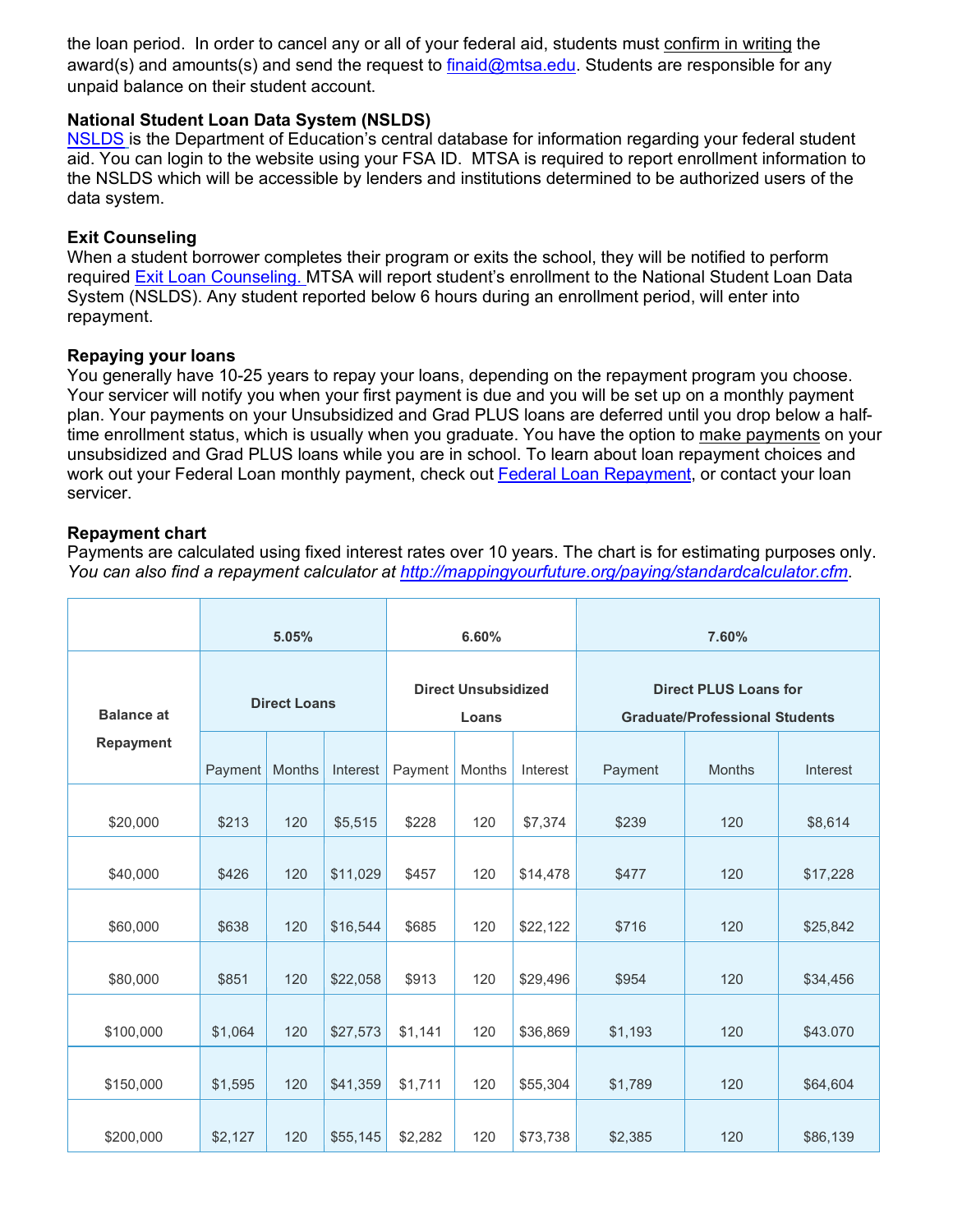### **Are there tax incentives while paying back student loans?**

Tax benefits are available for certain higher education expenses, including a deduction for student loan interest for certain borrowers. This benefit applies to all loans used to pay for post-secondary education costs, including PLUS Loans. The Internal Revenue Service (IRS) Publication 970, Tax Benefits for Higher Education, explains these credits and other tax benefits. You can get more information online at www.irs.gov or by calling the IRS at 1-800-829-1040.

#### **Rights and Responsibilities in Student Loan Borrowing**

You have the right to know all terms and conditions of any loan you accept. When you accept loans, it is your responsibility to repay the entire amount due. You must read and understand all materials sent to you by the Financial Aid Office and other agencies awarding you aid. Stay in touch with your servicer and update them with your change in name, permanent address and phone number. Let them know if you have transferred schools and when you complete your educational program. Know there are deferment and forbearance options if you have trouble making payments. Let your servicer know if you are having trouble making payments as they are there to help you through the repayment process.

#### **Consequences of Defaulting on your Loans**

A student loan is designated as in default if a borrower has failed to make payments for 270 days. Consequences of defaulting include losing future federal aid eligibility, adverse credit reports, having your state and federal taxes seized, professional licenses taken, wages garnished and litigation. There will be collection fees, late charges and attorney's fees added to loans that have defaulted, making them more expensive. [Tips to avoid defaulting.](https://studentaid.ed.gov/sa/repay-loans/default/avoid)

#### **Ombudsman for Federal Student Loans**

To dispute any issue regarding your federal student loan, the Federal Student Aid Ombudsman of the Department of Education is dedicated to assist. Borrowers are encouraged to make every effort to resolve their student loan problems on their own, however, when a solution cannot be reached, the Ombudsman has a process and resources to assist borrowers. Click for more information and to connect with the [Ombudsman.](https://studentaid.ed.gov/sa/repay-loans/disputes/prepare)

#### **Ombudsman for Private Student Loans**

The [Consumer Financial Protection Bureau's](http://www.consumerfinance.gov/cfpb-ombudsman/) private student loan ombudsman may be able to assist you if you have a dispute about your private student loan.